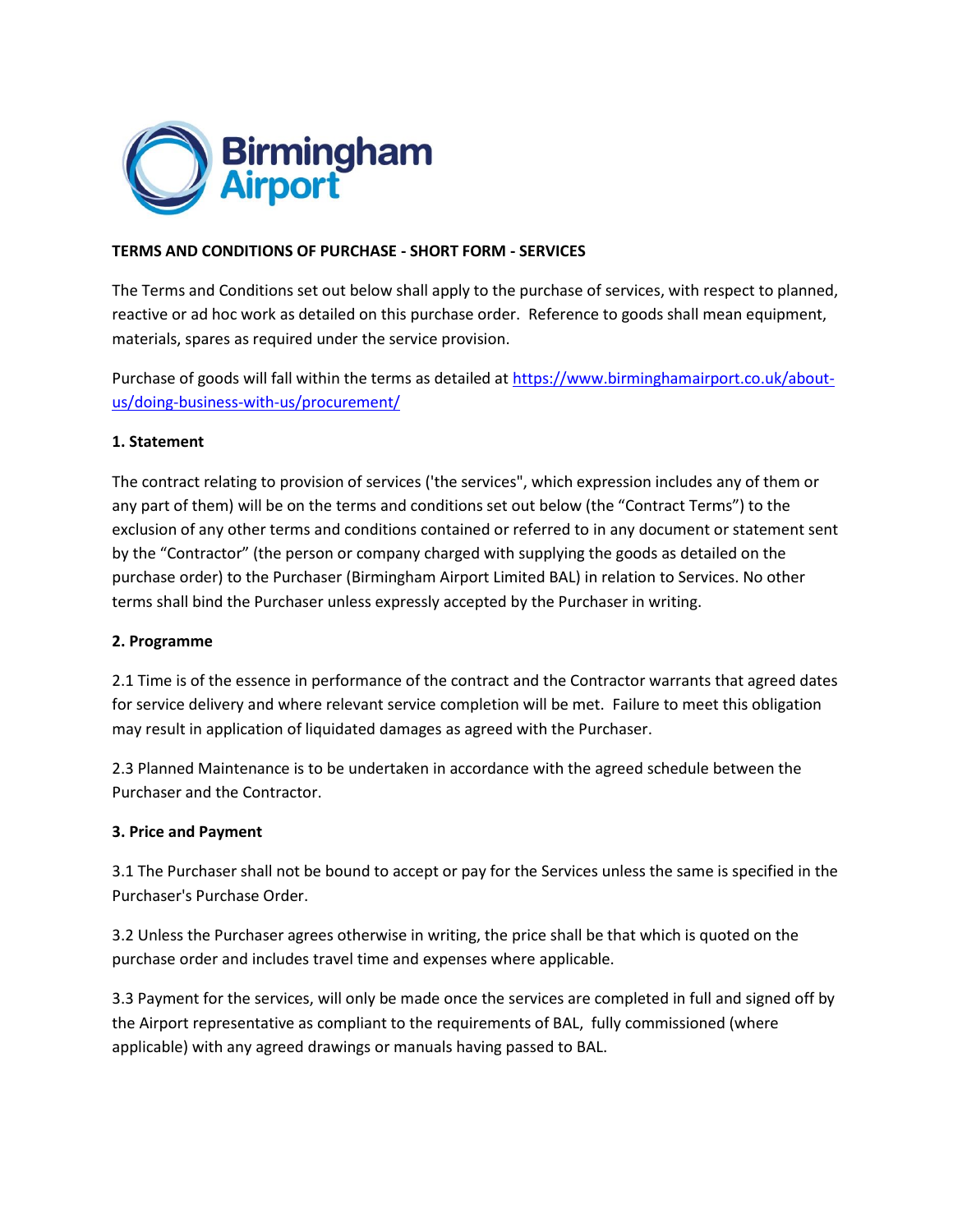3.4 Once signed off by the BAL Representative, in accordance with clause 3.3 payment will be made within 60 days from the date of receipt of the Contractors valid, correctly calculated and addressed invoice unless otherwise agreed in writing by the Purchaser or specified on the front of the purchase order.

3.5 All invoices must be accompanied with supporting invoices from subcontractors/agents or suppliers of materials where a mark-up is being charged to BAL. Failure to do so will result in rejection of the invoice.

3.6 Failure to comply with the instructions hereunder will delay payment. Such delay will not however affect the Purchaser's rights to any cash discount to be allowed on the price of materials supplied under the Contract

## **4. Documents**

4.1 Attendance at site must be accompanied with a Job sheet detailing work undertaken, time spent , and completion of the asset data register either directly if access has been permitted or through provision of information to the contract manager relating to work undertaken on the asset, updating of drawings, drawing numbers, specifications etc

4.2 Invoice: The invoice shall state the Purchase Order number, job note number and the date of any relevant work schedule if any have been quoted to the Purchaser. Otherwise a sufficiently detailed description to enable identification of the Services must be given.

4.3 Where any charge is made for Value Added Tax, the invoice shall be in the form as laid down from time to time by H.M. Customs & Excise for Value Added Tax purposes

## **5.0 Site Attendance/Security**

5.1 It is the responsibility of the Contractor to ensure that attendee on site is carrying appropriate identification/passes to enable access to the place of work.

5.2 Any costs associated with a failed or repeat attendance resulting from non-compliance with the security access requirements of the Airport, must be borne by the Contractor.

5.3 All vehicles passing through security checkpoint may be subject to a visual search in order to meet DFT requirements. All items that cannot be visually checked must be removed from the vehicle and screened through x-ray.

5.4 It is the responsibility of the Contractor to have site familiarity. The Contractor is expected to have taken this into account when pricing for the service provision and no variation for cost will be made attributable to any delay relating to movement around the airport site.

## **6.0 Amendments in Specification**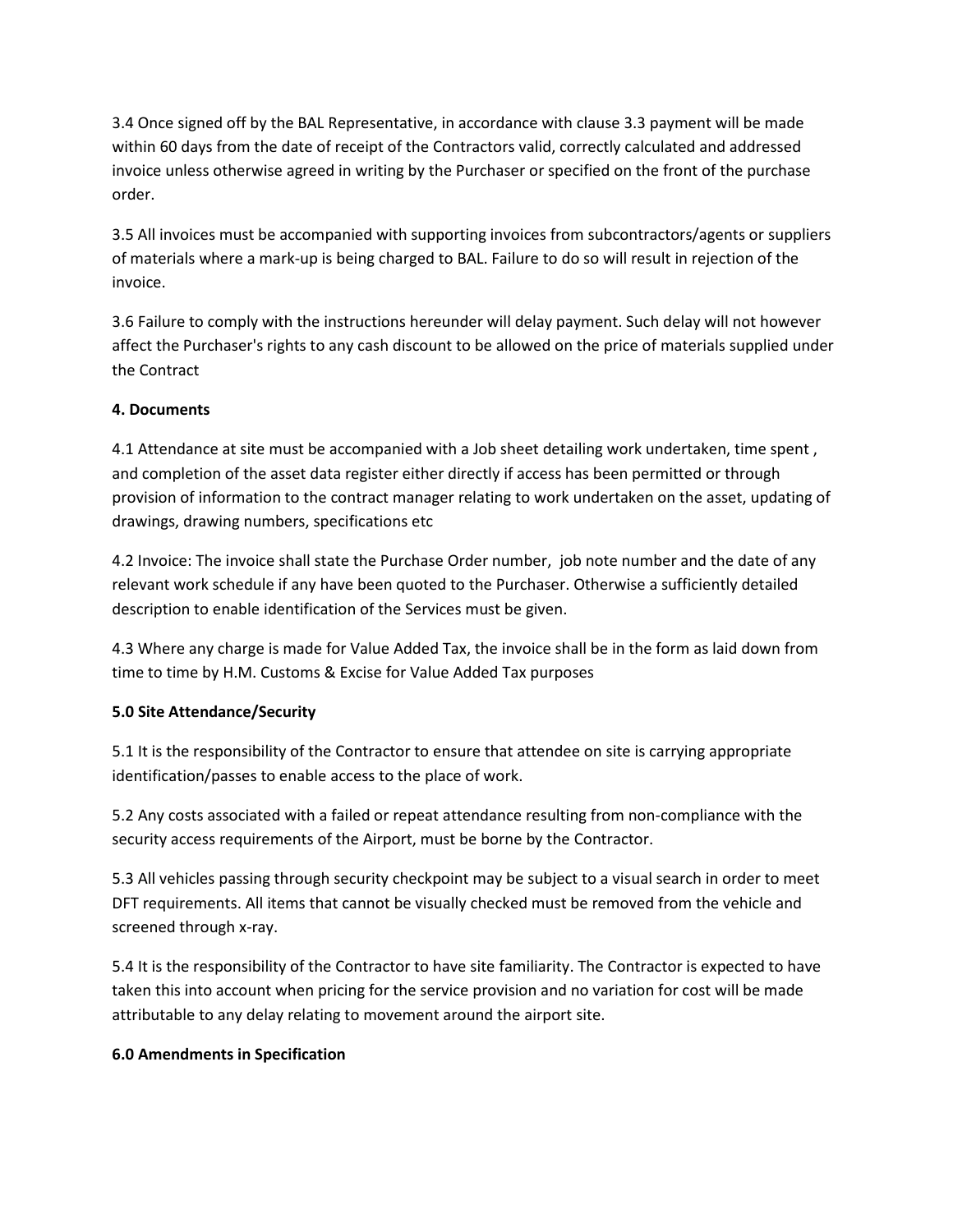6.1The Purchaser may at any time make changes in writing relating to the Contract. If such changes result in a variation in cost of, or time required for, the performance of the Contract, an equitable adjustment shall be made to the price, delivery schedule or both. Any claim or adjustment by the Contractor must be approved by the Purchaser in writing before the Contractor proceeds with such change.

# **7.0 Samples/Pre Delivery Inspection**

7.1 The Purchaser reserves the right to request sample products on a trial basis, at no cost, which will be retained by the Purchaser until the Services are completed and equipment installed verified through testing as commissioned and fully functional.

7.2 Where samples have been provided, the subsequent provision of goods and services undertaken under the contract must meet that same standard.

7.3 No inspection or testing by the Purchaser pursuant to this clause shall imply any acceptance of the Goods/equipment or Services by the Purchaser or in any way relieve the Contractor of its obligations and duties under the Contract or otherwise.

## **8.0 Property and Risk**

8.1 Property and title in respect of the equipment will pass to the Purchaser at the time and place of delivery (being defined as the obtaining of an authorised signatory signifying acceptance) unless otherwise specifically agreed.

8.2 Where any advance payment or progress payment is made by the Purchaser, property, but not the risk, in any materials purchased or allocated by the Contractor for the purpose of this Contract shall immediately vest in the Purchaser.

8.3 Risk will not transfer until the goods and services have been inspected an signed-off by the Purchaser in accordance with the Contract.

## **9. Performance Standards**

- 9.1 In performing the Services and in the performance of all its duties and obligations under this Agreement, the Contractor:-
	- 9.1.1. shall provide the Services using skill and care to be expected from an experienced Provider of services of the size, type, scope and complexity and in accordance with all applicable laws and in accordance with best industry practice;
	- 9.1.2 warrants to the Company that it is competent in all respects to provide the Services
	- 9.1.3. shall ensure the Services are performed by qualified fully trained competent experienced staff of adequate number and at appropriate frequency;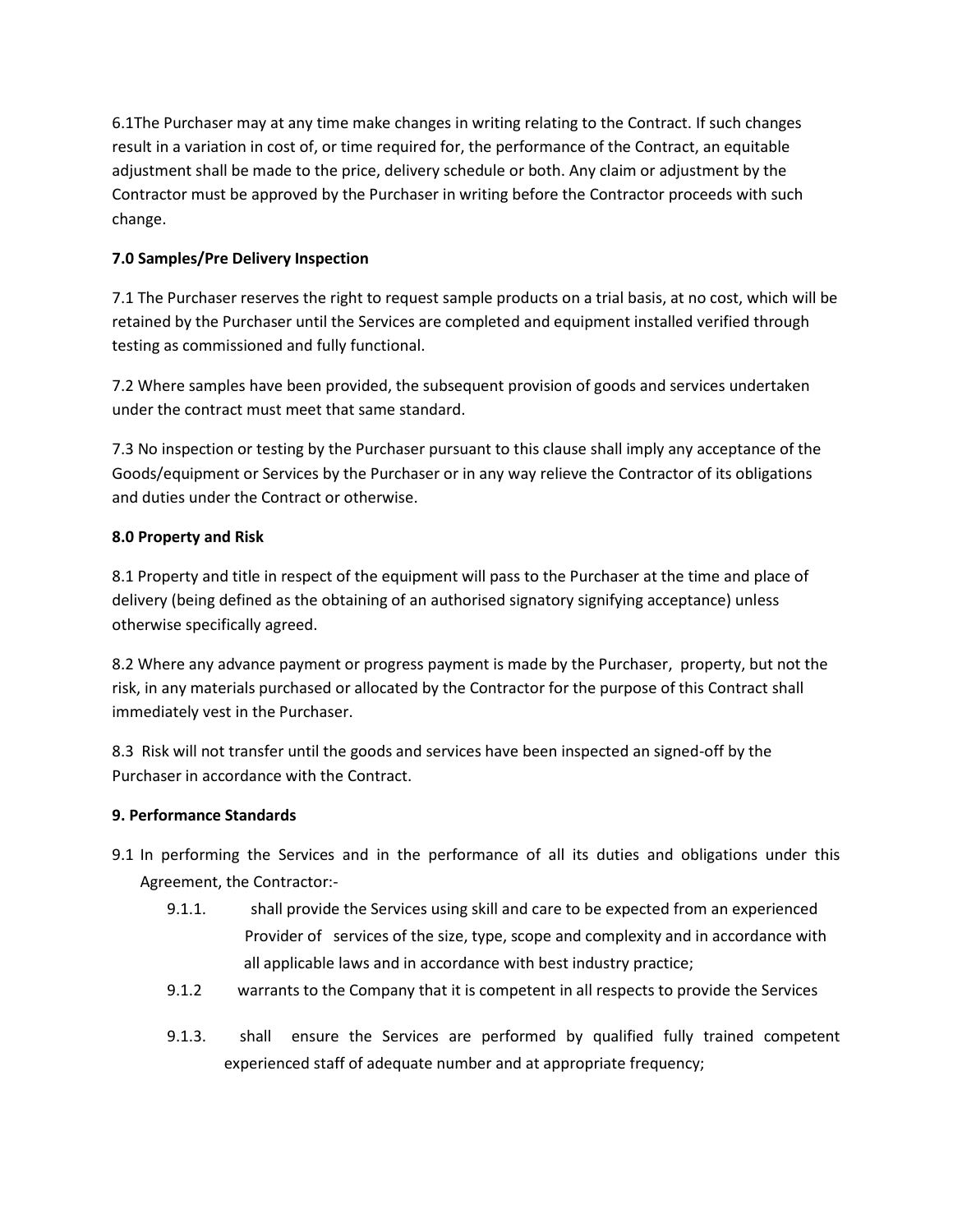- 9.1.4 shall comply with:-all applicable Acts of Parliament; European Community legislation; all applicable regulations or bye-laws; all applicable rules or regulations of any statutory undertaker which has jurisdiction with regard to the Services; Directions including without limitation those notified to the Contractor by the Company; all Airport bye-laws, contractor safety standards and all other rules and regulations imposed by the Company in respect of safety and operations at the Airport
- 9.2 The Contractor will monitor and review service provision to ensure compliance with the agreed specification, Industry standards and agreed service level requirements.
- 9.3 Failure to comply with clause 9.2 will be treated as breach of contract.
- 9.4 Services carried out shall be so formulated, &designed, constructed, finished as to be safe and without risk to health and comply with all British and European standards or other recognized standards of health and safety including the health and safety requirements of the Health a safety at Work etc. Act 1974, the Consumer Protection Act 1987, the General Product safety Regulations 1994 and any other statuses or regulations governing or affecting the Goods or Services. Any Goods installed which are (or will be upon supply in the European Community) within the scope of CE marking requirement of any relevant EC Directive or local laws implementing the same shall satisfy the relevant requirements and shall bear a properly affixed CE mark, have a certificate of Conformity and all necessary technical specifications .Goods must meet all relevant health and safety requirements applicable to Goods both in the state or form supplied to the Purchaser and when combined with other goods. It is the responsibility of the Contractor to acquaint itself with the purpose for which the Goods and Services are to be supplied.
- 9.5 Upon signing off and handover, all documentation necessary for the safe operation and maintenance of any equipment, or any data or information arising from the Contract due to the Purchaser, must be handed over prior to submission of the final invoice.
- 9.6 Without prejudice to any other of the Contract Terms the Purchaser will have the benefit of any guarantee given by the Contractor.

### 10.0 **Confidentiality**

10.1 The Contractor agrees to keep confidential and not to disclose to any third party the terms of this Agreement or details of the Services provided to the Company under this Agreement, unless it can be demonstrated that this information was already in the public domain.

## **11.0 TUPE**

11.1 If there is, a 'relevant transfer' for the purposes of the Regulations, the Contractor will take over responsibility for any Transferring Staff and all liabilities and obligations under their contracts of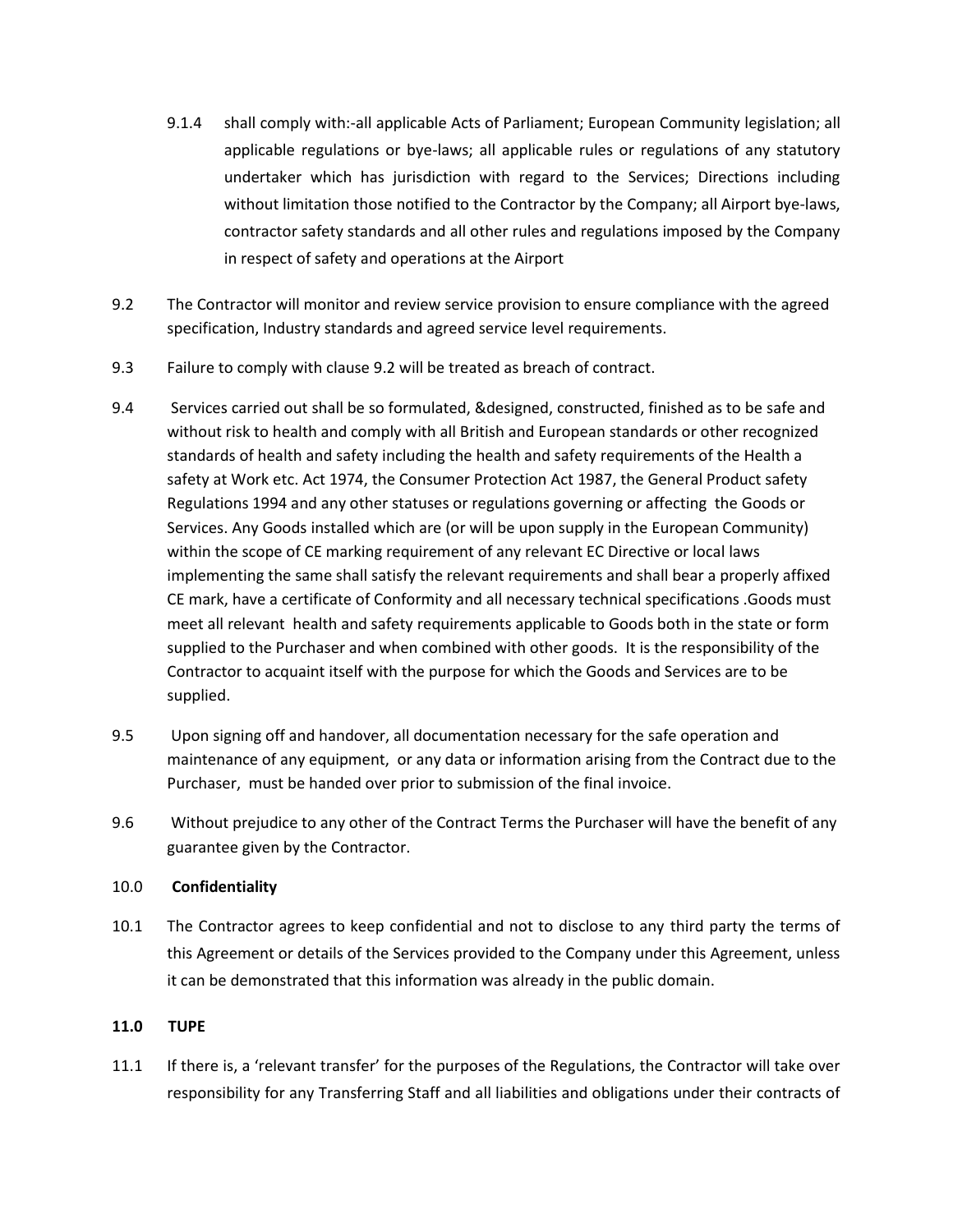employment with effect from the Commencement Date. The Contractor will bear the cost of all internal and administrative and other costs the Contractor incurs related to the transfer of the Transferring Staff as a result of entering into this Agreement.

- 11.2 The Contractor shall remain liable for and shall indemnify the purchaser against all claims, costs and/or proceedings in connection with TUPE from "transferring staff"
- 11.3 The Contractor undertakes to maintain up to date records of all staff working on the Airport site and will make this available to the purchaser within 7 working days if requested.

### 12.0 **DATA PROTECTION**

12.1 Both parties warrant that they will duly observe all of their obligations under the General Data Protection Regulations 2018 which arise in connection with this Agreement.

### 13**.0 Defect Liability**

13.1 A defects liability period of 12 months shall apply and will commence following handover/commissioning, which, where agreed, may incorporate testing and sign off, prior to commissioning.

### **14.0 Breach**

14.1 Where it is identified that the service is inferior to the reasonable expected standard, the contractor will be afforded the opportunity to rectify the issue. Where this is not undertaken within a reasonable timeframe the purchaser reserves the right to seek remedy from a third party at the Contractors expense.

### **15.0 Right to Terminate**

15.1 The Purchaser shall be entitled to terminate the Contract without liability to the Contractor and without prejudice to the Purchaser's other rights in any of the following circumstances:-

15.1.1 The Contractor fails perform and/or complete the Services on the date agreed or to the agreed programme, time being of the essence

15.1.2 The Services performed by the Contractor are such that they do not comply in every way with the contract

15.1.3 Any proceedings have been commenced or action taken relating to the insolvency or possible insolvency of the contractor

15.1.4 Any breach by the Contractor of a term of this Contract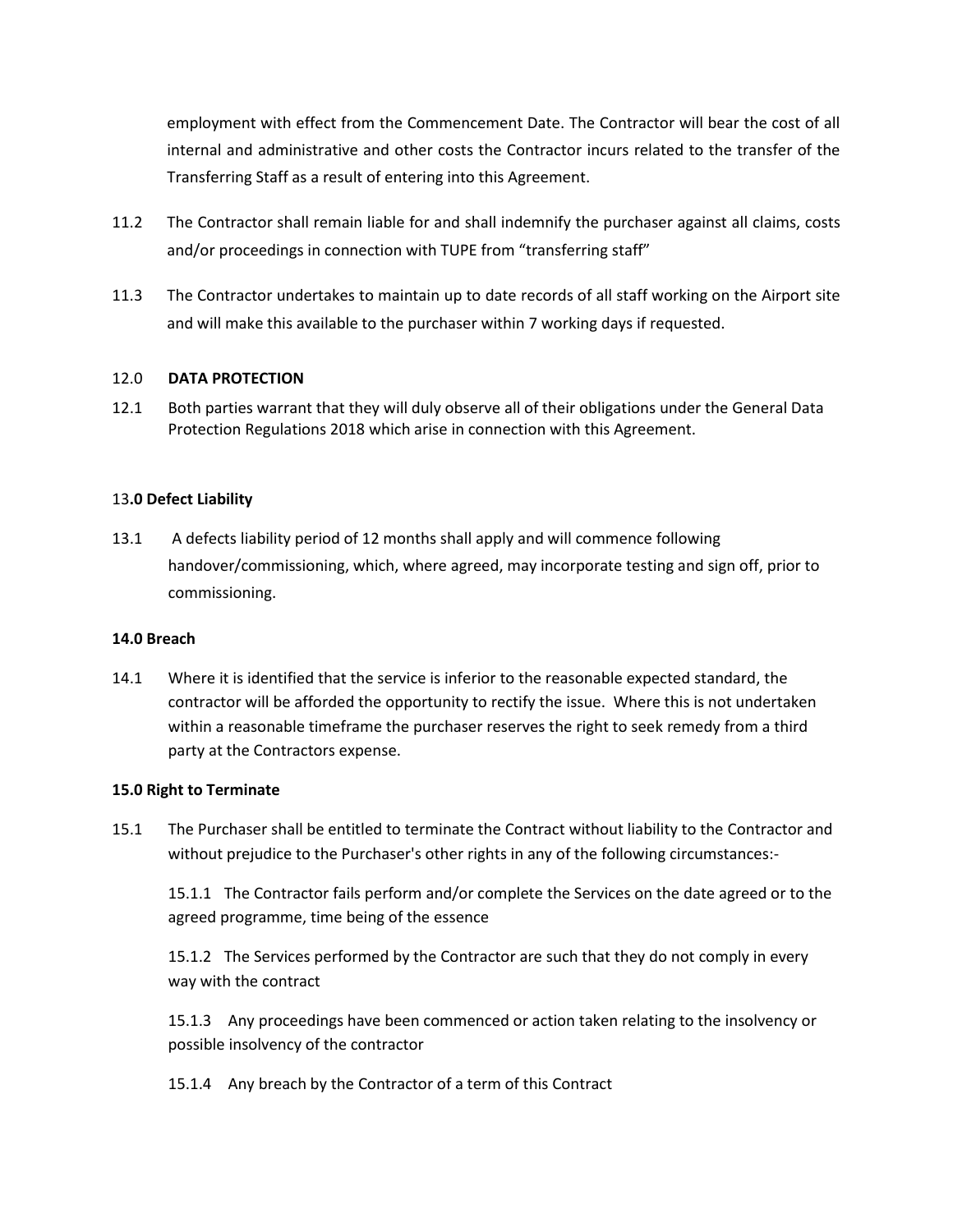15.2 Upon termination howsoever arising any outstanding payments in advance made by the Purchaser shall be immediately repayable by the Contractor.

#### **16.0 Patents and Designs**

- 16.1 Copyright (and all other intellectual property rights) in respect of materials, drawings, designs, specifications, software, plans or other document or material created and/or developed by either party shall belong to the Purchaser and the Contractor hereby assigns it rights created in such information to date and by way of future assignment all its rights in the same to date and by way of future assignment all its rights in the same to the purchaser.
- 16.2 The Contractor warrants that the supply of materials/products in relation to this agreement will not infringe any intellectual property right in any country and undertakes to indemnify the Purchaser against all judgments, decrees orders, damages, costs, and expenses arising from actual or alleged infringements of the same

### **17.0 General**

- 17.1 This Contract must be performed by the Contractor personally and no part of it may be assigned, novated, sub-let or sub-contracted by the Contractor without the Purchaser's written permission
- 17.2 The Purchaser reserves the right to novate or assign the contract.
- 17.3 Failure by the Purchaser to enforce any of the Contract Terms will not be construed as a waiver of its rights
- 17.4 This Contract will be construed and operate in accordance with English law and the parties submit to the non-exclusive jurisdiction of the English courts
- 17.5 The purchaser shall be entitled to contract with any person or persons other than the contractor for provision of services during the agreement period.

### **18.0 General Duties of Manufacturers/Contractors**

18.1 Designers, manufactures, importers and contractors of goods and services to the airport are required to meet the requirements of all parts of section 6 of the Health and Safety at Work etc Act 1974. In particular, appropriate information about the article concerning its proper use, its testing and any conditions necessary to ensure that when in use it will be safe and without risk to health.

#### **19.0 On Site Compliance**